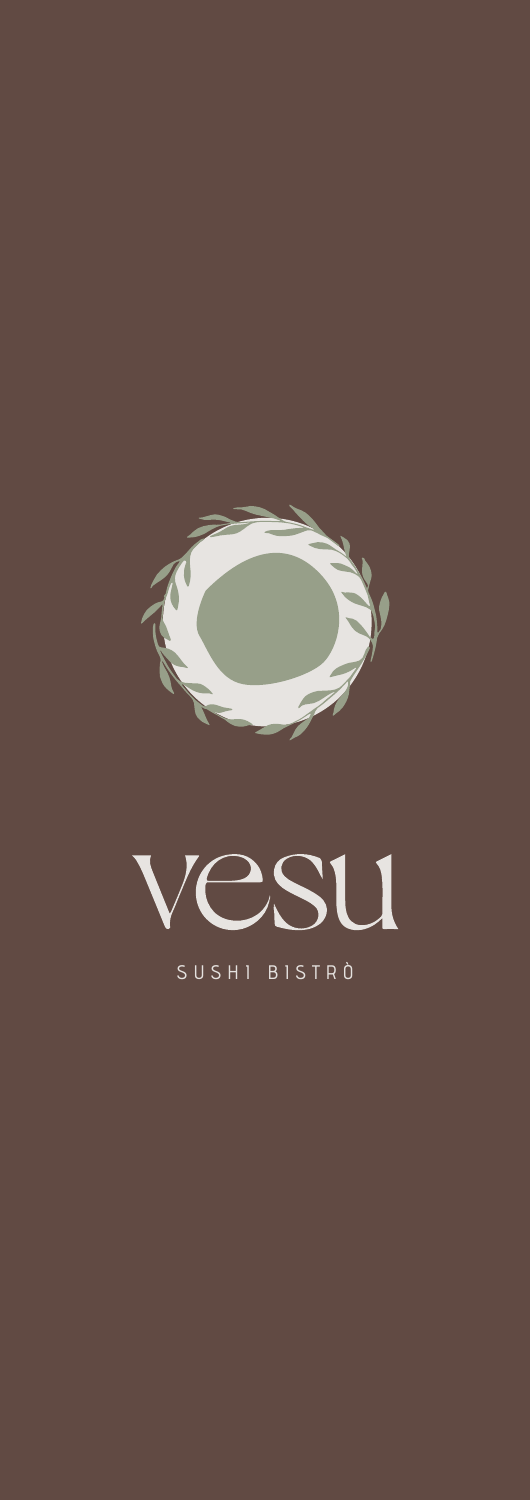### $\circledast$ VEGETARISCHES | VEGETARIAN

### $\bullet$ VEGANES | VEGAN

ţ AUSGEWAHLTER FISCH | SELECTED FISH

# VESU

DER ALTEN SUSHI TRADITION.

WIR MÖCHTEN ÄNDERN. WIE SUSHI GEMACHT WIRD: WENIGER FISCH, MEHR GEMÜSE. WIR SIND DIE GRÜNE EVOLUTION

UNSER REIS IST BIOLOGISCH & ITALIENISCH. DIE FISCHAUSWAHL IST KLEIN, ABER VON HOHER QUALITÄT.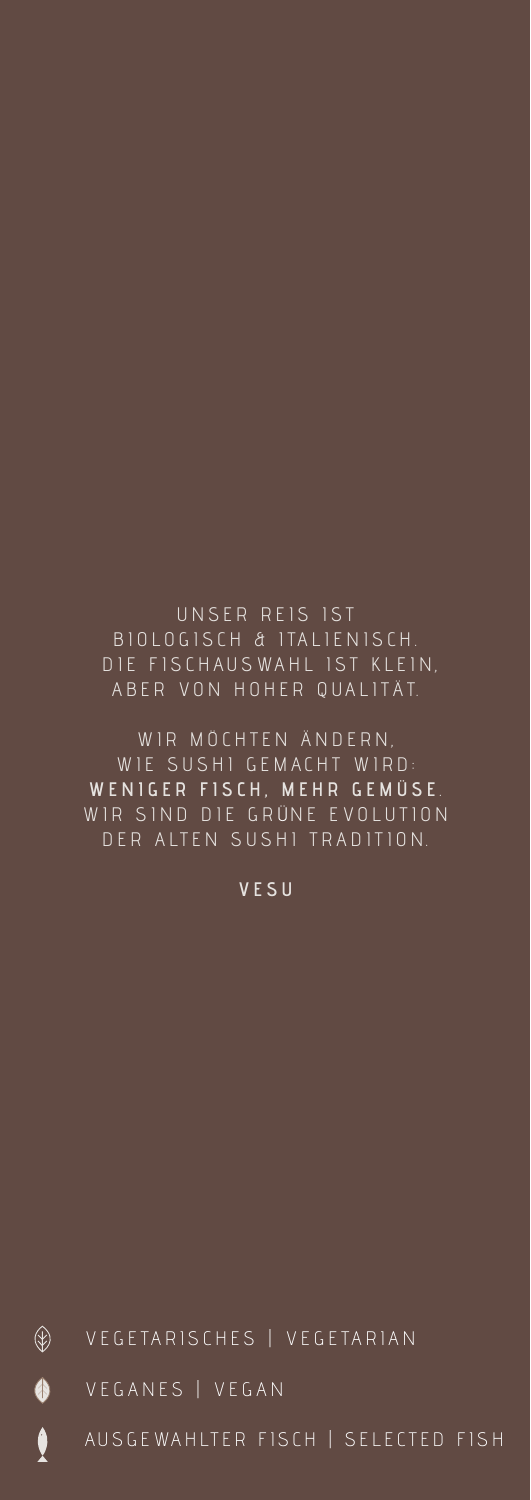# TO SHARE TO START

- **EDAMAME 6.-**  1. SCHARF + 2. spicy soy beans
- **WONTON CHIPS 4.-** 2. wonton chips
- **MISO-SUPPE 7.-** 3. miso soup
- **HAUSGEMACHTE GYOZA 5 STK 18.-** 4. vegan homemade dumpling  $\mathcal{I}/\mathcal{S}$  spicy mushroom sauce of your choice
	- **CALAMANSI CEVICE 22.-** 5. SHIMEJI UND ENOKI-PILZE, AVOCADO, EDAMAME, GRANATAPFEL, KIRSCHTOMATEN CALAMANSI, ROTEM MISO-SAFT shimeji & enoki mushrooms, avocado

 edamame, pomegranate, cherry tomatoes, calamansi & red miso juice

**CURRY RICE 20.-**  6. REIS, CURRYCREME, KAROTTEN, ZWIEBEL, BROKKOLI, KORIANDER, PAK CHOI rice, curry cream, carrots, onion, broccoli, coriander, pak choi **USUZUKURI 23.-** 7.

> KÖNIGSFISCH, FRÜHLINGSZWIEBELN INGWER, SESAMÖL UND ZWIEBEL-LIMETTEN-SAUCE king fish slices, chives, ginger blanched with sesame oil and lime juice

- **THUNFISCH-CARPACCIO 23.-** ZWIEBEL, MALDON-SALZ, EVO-ÖL, LIMETTENSAFT, FRISCHE WASABI tuna carpaccio, onion, Maldon salt, evo oil, lime juice, fresh wasabi 8.
- **WILDLACHS-CARPACCIO 23.-** 9. FRÜHLINGSZWIEBELN, GERÄUCHERTE BARBECUE SAUCE, KNUSPRIGER WONTON wild salmon carpaccio, chives, smoked barbecue sauce, crispy wonton
	- **CHIRASHI 23.-** 10. rice, fish fillets, vegetables of the day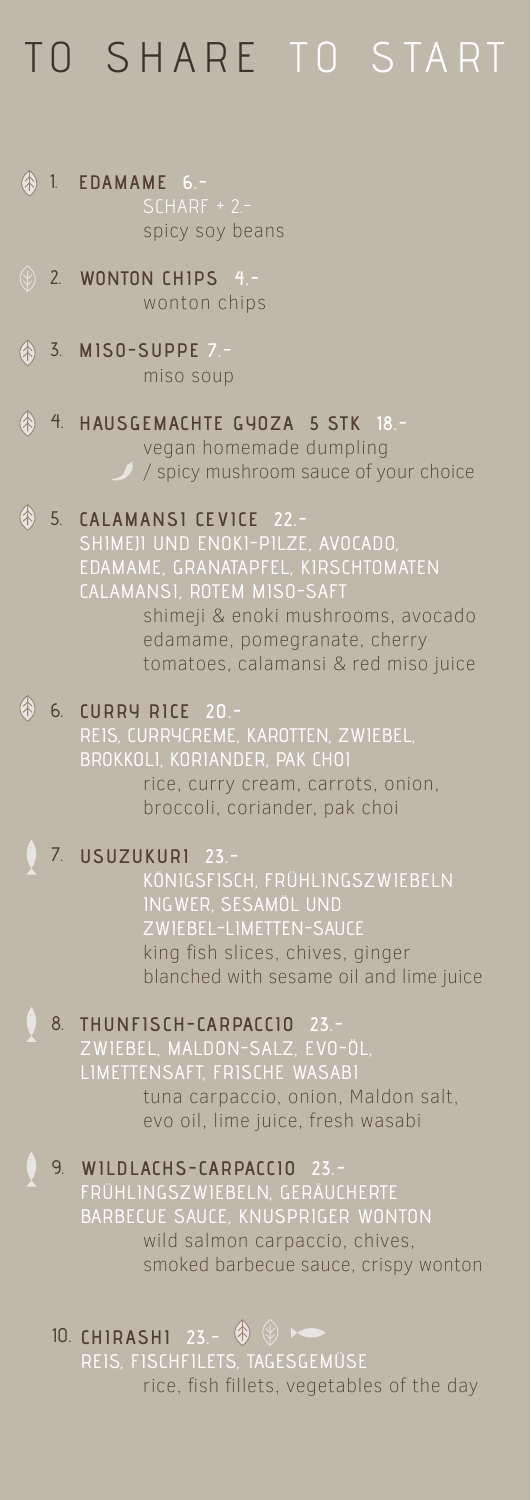# HOSOMAKI

|                | 11. GURKE 7.-<br>cucumber                                                         |
|----------------|-----------------------------------------------------------------------------------|
| <mark>《</mark> | 12. DAIKON 7.-<br>daikon radish                                                   |
| $\circledast$  | 13. AVOCADO 9.-<br>avocado                                                        |
| (个             | 14. TEMPURA-ZWIEBEL, YAKITORI-SAUCE 9.-<br>fried onion in tempura, yakitori sauce |
|                | 15. TAMAGO 9.-<br>JAPANISCHES OMELETT<br>fresh japanese omelette with chives      |
|                | 16. HAMACH1 10.-<br>kingfish                                                      |
|                | 17. WILDLACHS 10.-<br>wild salmon                                                 |
|                |                                                                                   |

- **THUN 10.-** 18. tuna
- **WILDLACHS & AVOCADO** oder **GURKE 10.-** 19. wild salmon, avocado or cucumber



- 20. **WILDLACHS** wild salmon
- 21. **GERÄUCHERT WILDLACHS** smoked wild salmon
- $\mathbf{\hat{L}}$ 22. **THUNFISCH** tuna
- $\frac{1}{2}$ 23. **HAMACHI** kingfish
	- 24. **JACOBSMUSCHEL** scallop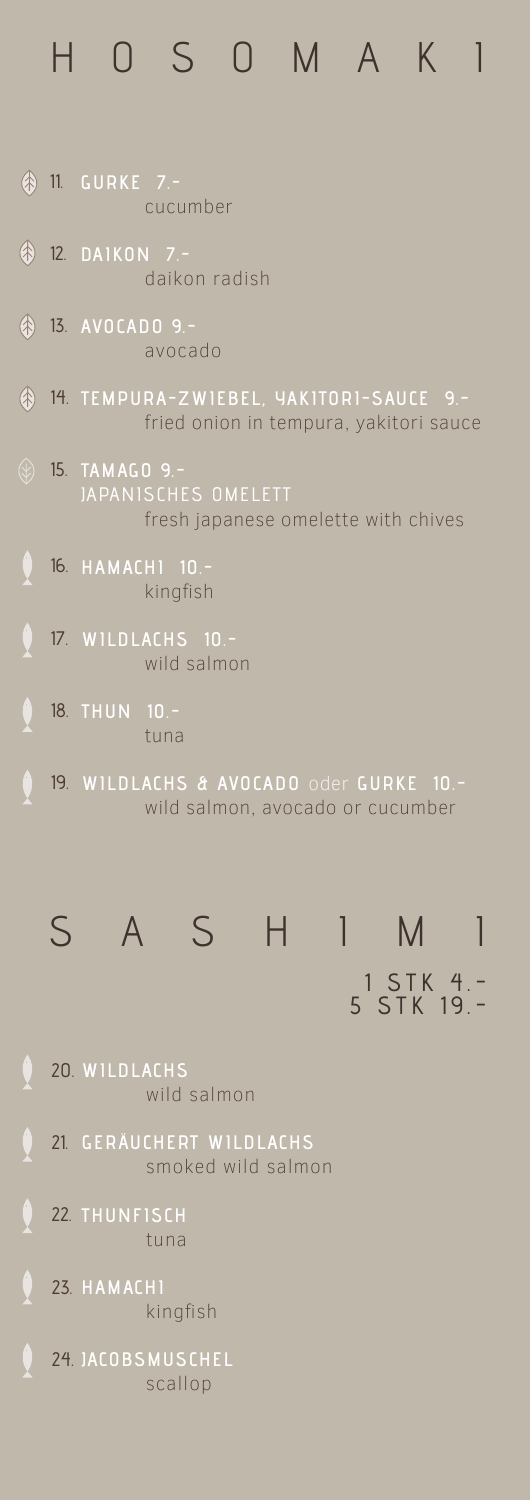|    | 2 STK 15-                                                                                       |
|----|-------------------------------------------------------------------------------------------------|
| (个 | 25. VESU GUNKAN<br>shimeji & enoki mushrooms, avocado,<br>edamame, pomegranate, calamansi juice |
| (个 | 26. TAMAGO, KNUSPRIGE ZWIEBEL<br>japanese omelette, crispy onion                                |
|    | $\circledDownarrow$ 27. GUACAMOLE & KATAIFI<br>guacamole, crispy kataifi                        |
|    | 28. TAMAGO, JAKOBSMUSCHEL<br>japanese omelette, scallop                                         |
|    | 29. WILDLACHS-TARTAR<br>wild salmon tartare                                                     |
|    | 30. SPICY THUNFISCH<br>spicy tuna                                                               |

GUNKAN



- (4) 31. **KOHL TEMAKI**  AVOCADO, ZWIEBEL-TEMPURA, GRÜNKOHL, SPICY MAYO avocado, crispy onion, kale, spicy mayo
- (4) 32. **VEG TEMPURA TEMAKI** tempura fried vegetables
- $\circledR$ 33. **FRIGGITELLO**  FRIGGITELLI, ENOKI-PILZE, FRÜHLINGSZWIEBELN, PONZU-SAUCE friggitelli, enoki mushrooms, chives, ponzu sauce
	- 34. **EBI TEM**  AVOCADO, KREVETTEN, MAYO avocado, shrimp, mayo
	- 35. **WILDLACHS** oder **THUNFISCH & AVOCADO** salmon or tuna, avocado
	- 36. **SPICY THUNFISCH**  tuna, cucumber, spicy mayo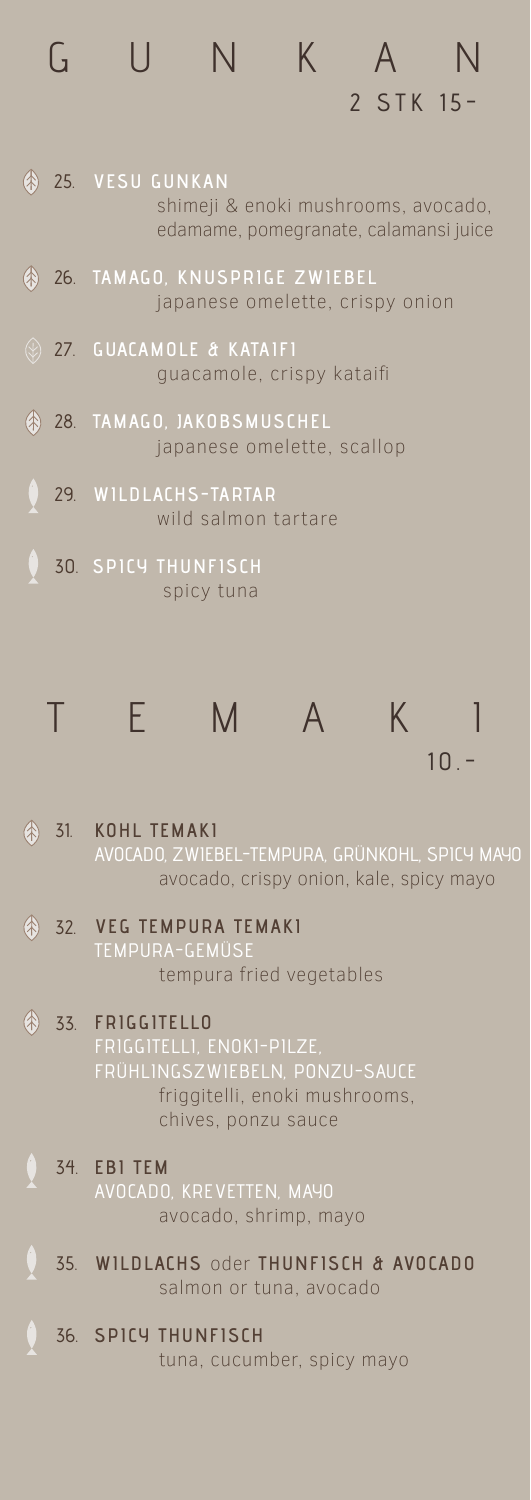# HOT MAKI 4 STK 15.- 8 STK 25.-

### 37. **SHIITAKE & PAK CHOI ROLLE**

AVOCADO, ZWIEBELN IN TEMPURA, SHITAKE, PACK CHOI, TERIYAKI-SAUCE, SESAM

avocado, onions in tempura, shiitake, pak choi, teriyaki sauce, sesame

### 38. **GUACAMOLE ROLLE**

AVOCADO, ZWIEBELN IM TEMPURA, GUACAMOLE, KATAIFI, GRÜNKOHL avocado, tempura fried onion, guacamole, kataifi sauce, kale

### $\circledast$ 39. **FUTOMAKI**

AVOCADO & ZWIEBEL TEMPURA, CHILI-MAJO, FRÜHLINGSZWIEBELN, SALAT, GURKE, ENOKI PILZE chili mayo, chives, lettuce, cucumber, avocado, tempura fried onion, enoki

### 40. **SAVI ROLLE**

**TEMPURA-SPARGEL, RÜBEN-HUMMUS, GRÜNKOHL, SCHARFE MAYO, AVOCADO** tempura asparagus, beetroot hummus, kale, spicy mayo, avocado

### $41.$ **TOFU MAKI**

**GEMÜSEFÜLLUNG, AVOCADO, GURKE, FRÜHLINGSZWIEBELN, TOFU TASCHE, TZATZIKI-SAUCE, TEMPURA FLOCKEN** stuffed with tempura vegetables, avocado, cucumber, chives, tofu pocket, tzatziki sauce, tempura flakes

### 42. **CIPOLLINO**

**AVOCADO, ZWIEBEL-TEMPURA, RÜBEN-HUMMUS, FRÜHLINGSZWIEBELN, TEMPURAFLOCKEN** avocado, onion in tempura, beetroot hummus, chives, tempura flakes

### 43. **FUTOMAKI FRIED HUMMUS**

**VESU RÜBEN-HUMMUS, SPARGEL, DAIKON, FRÜHLINGSZWIEBELN, DIE GANZE ROLLE IN TEMPURA GEBRATE**  beetroot hummus, asparagus, daikon, chives, all fried in tempura

44. **FUTOMAKI FRIED FISCH THUNFISCH, LACHS, AVOCADO, UNAGI-SAUCE** tuna, salmon, avocado, unagi sauce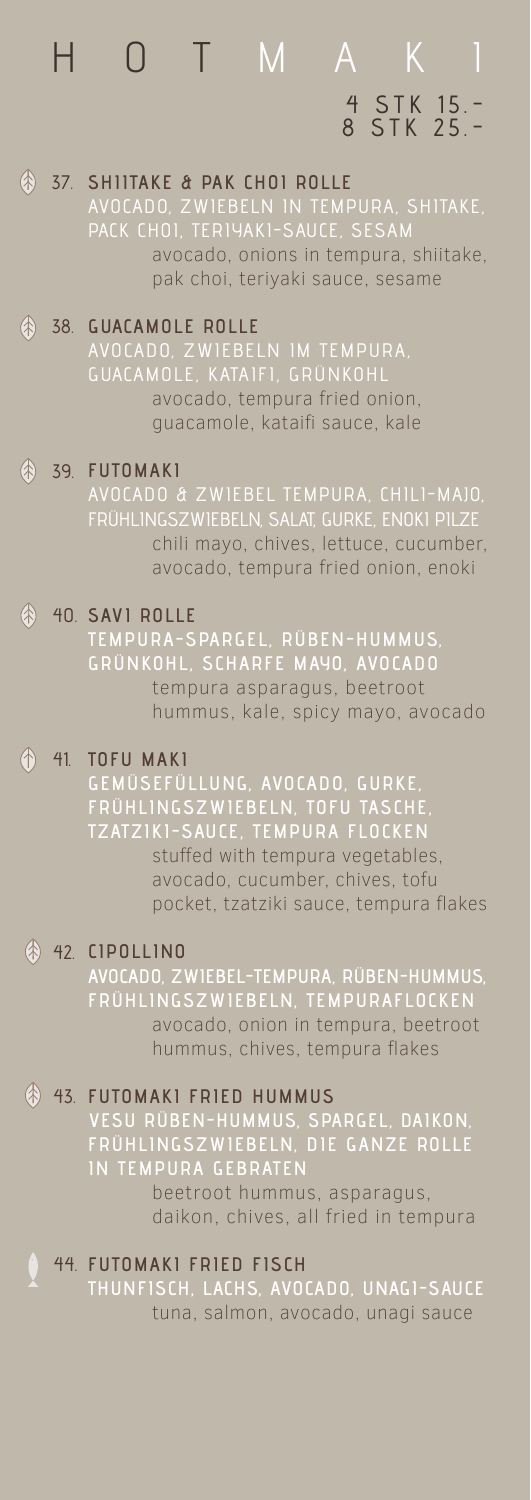# 45. **PEPO**

PFEFFER, JACOBMUSCHELN, IKURA, LIMETTENSAFT

> tempura fried cod, avocado, pepper, scallop, ikura, lime juice

### 46. **CREVETTEN-ROLLE**  AVOCADO, MAYO, ZWEI GEBRATENE CREVETTE, TEMPURA FLOCKEN, SESAM avocado, mayo, fried prawns, tempura flakes, sesame

### 47. **WILDLACHS ROLLE**

AVOCADO, GURKE, SALAT, TEMPURA LACHS, OBEN: ROHER ODER FLAMBIERTER LACHS, WASABI MAYO

> avocado, cucumber, lettuce, salmon in tempura half-raw, on top: raw or flambéed salmon, wasabi mayo

# COLD MAKI 4 STK 15.-

# 48. **MANGO ROLLE**  MANGO

 salad, cucumber, avocado, mango, philadelphia

8 STK 25.-

### 49. **TOFU ROLLE**

TOFU, SALAT, AVOCADO, GURKE, SESAM, WASABI-MAYO lettuce, tofu, avocado, cucumber, sesame, wasabi mayo

### 50. **DAIKON ROLLE**

MARINIERTER DAIKON RETTICH, AVOCADO, GURKE, SALAT, SESAM, MAYO & TERIYAKI SAUCE marinated daikon, avocado, lettuce, cucumber, sesame, mayo & teriyaki

### 51. **AVOCADO ROLLE**

GURKE, SALAT, FRÜHLINGSZWIEBEL, AVOCADO, CHILISAUCE, FRISCHER INGWER, CHILI MAYO UND LIMETTE

> cucumber, lettuce, chives, avocado on top, chilli sauce, fresh ginger, chilli mayo, lime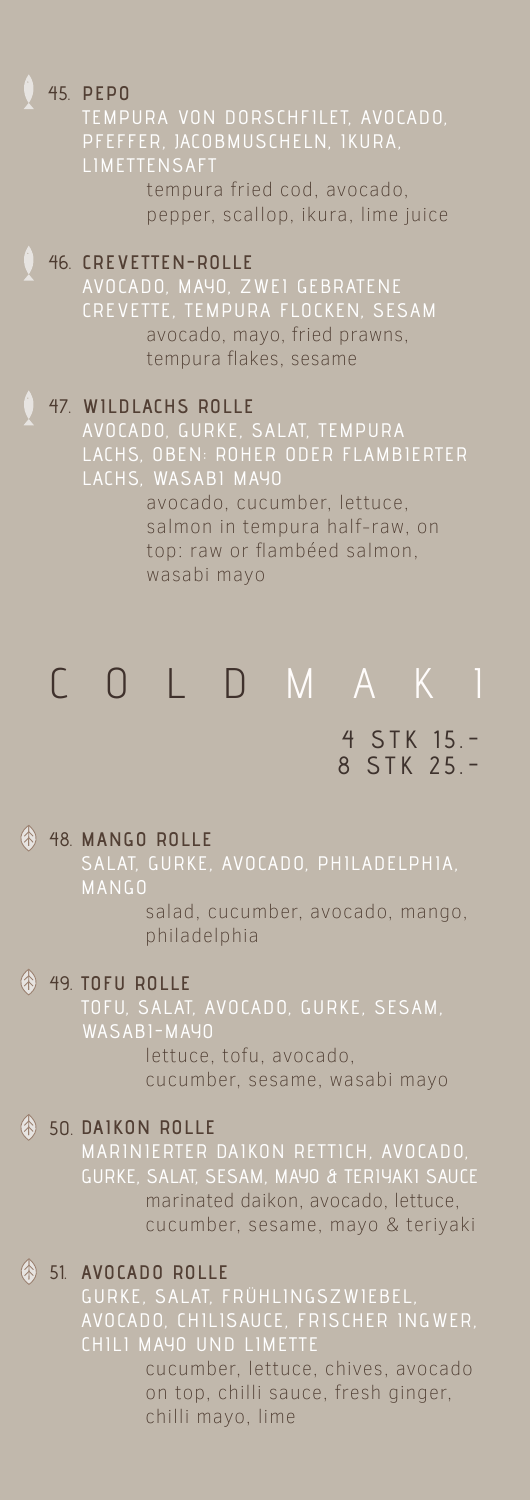## 52. **TAPIOCA "LACHS"**

VEGANER LACHS AUS TAPIOKA, AVOCADO, GURKE, SALAT, MARINIERTER DAIKON, FRÜHLINGSZWIEBEL, WASABI-MAYO tapioca vegan salmon, avocado, cucumber, lettuce, chives,

marinated daikon, wasabi mayo

### 53. **PHILADELPHIA**

GERÄUCHERTER LACHS, AVOCADO, GURKE, FRÜHLINGSZWIEBEL, PHILADELPHIA smoked salmon, avocado, cucumber, chives, philadelphia

### $<sup>(1)</sup>$  54.</sup> **TAMAGO ROLLE**

AVOCADO, GURKE, SALAT, PILZ SAUCE japanese omelette, fresh wasabi, avocado, cucumber, lettuce, mushroom sauce

### 55. **LACHS FLAMBIERT ROLLE**

AVOCADO, GURKE, FLAMBIERTER LACHS, INGWER, MAYO, TONKATSU SAUCE avocado, cucumber,salmon flambé, ginger, mayo, tonkatsu sauce

### 56. **KAPA ROLLE**

JAKOBSMUSCHEL, HAMACHI, AVOCADO, MAYO, FRÜHLINGSZWIEBEL scallop, kingfish, avocado, mayo, marinated daikon, cucumber, chives

## 57. **LACHS**

LACHS, AVOCADO, GURKE, LACHS, TZATZIKI, FRÜHLINGSZWIEBELN salmon, avocado, cucumber, salmon, tzatziki, chives

### 58. **MEDITERRANEO**

FRÜHLINGSZWIEBELN, GURKE, AVOCADO, CHILI MAYO, YAKITORI

> tuna, Taggiasca olive, basil, cucumber chives, avocado, chili mayo, yakitori

### 59. **SPICY THUN ROLLE**

THUNFISCH, CHILI MAYO, GURKE spicy tuna, chili mayo, cucumber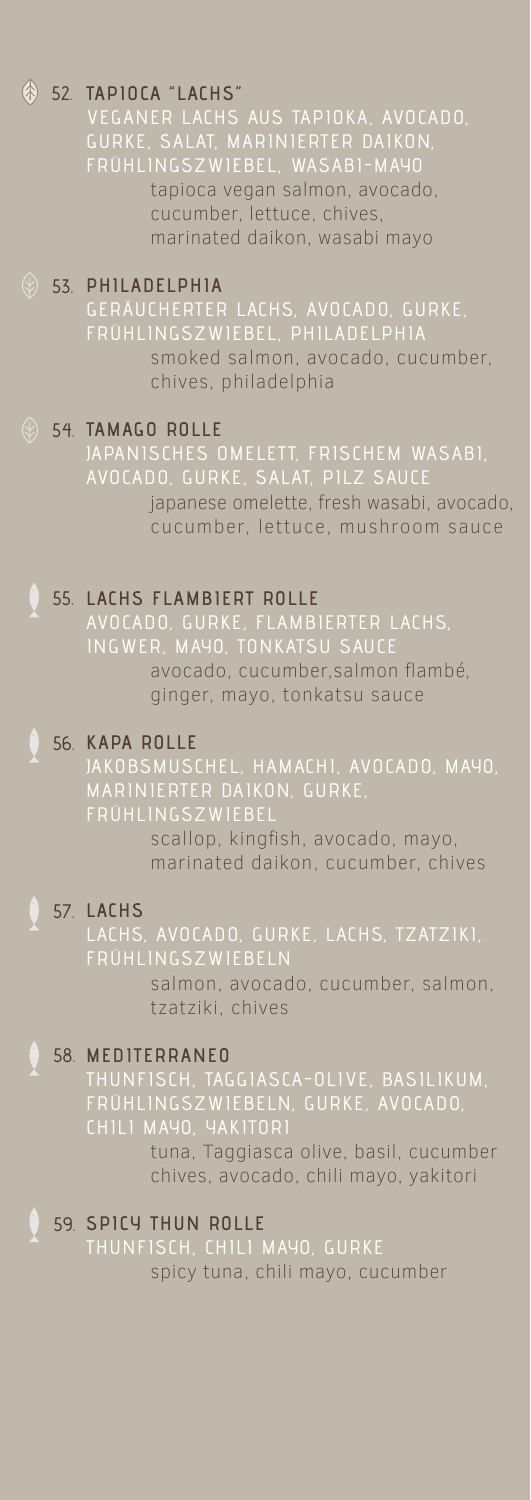# 2 STK NIGIRI

- 60. **AVOCADO 8.-**
- (4) 61. **INARI 9.** fried tofu pocket
- 62. **TAMAGO 9.** homemade japanese omelette
- 63. **WILDLACHS 10.** wild salmon
- 64. **JACOBSMUSCHEL 12.** scallop
- 65. **HAMACHI 11.** kingfish
- 66. **THUNFISCH 12.** tuna



69. **FLAMBIERTE HAMACHI 12.** rice with flambé kingfish

70. **FLAMBIERTER THUNFISCH 13.** rice with flambé tuna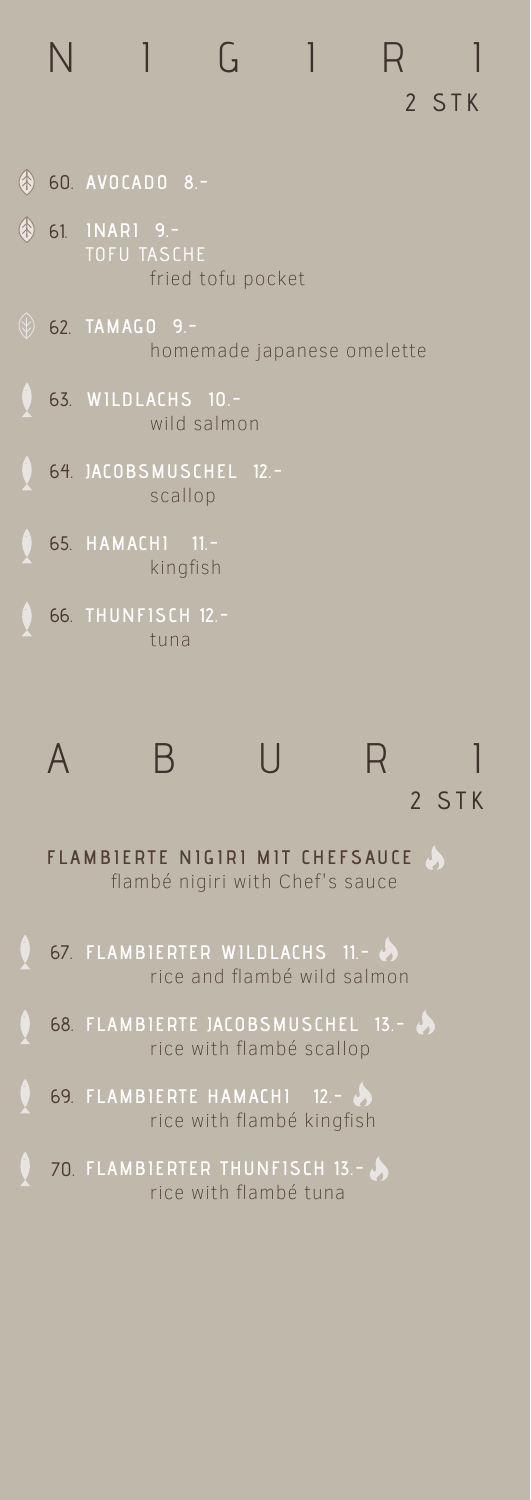# VESU BOX

wählen Sie die Option | choose the option

 $\begin{array}{ccc} \bullet & \circledast & \bullet \\ \end{array}$ 

# MITTAG LUNCH

+ SALAT oder MISO SUPPE

**EXTRA-SMALL 24.-** 8 pieces sushi mix

**SMALL 28.-** 10 pieces sushi mix

**MEDIUM 35.-** 14 pieces sushi mix

**LARGE 81.-** 32 STÜCK SUSHI-MIX 32 pieces sushi mix

**EXTRA-LARGE 120.-** 48 pieces sushi mix

# ABEND DINNER

**ABEND SMALL 55.-** 20 STÜCK SUSHI-MIX 20 pieces sushi mix

**ABEND MEDIUM 110.-** 40 pieces sushi mix

**ABEND LARGE 165.-** 60 STÜCK SUSHI-MIX 60 pieces sushi mix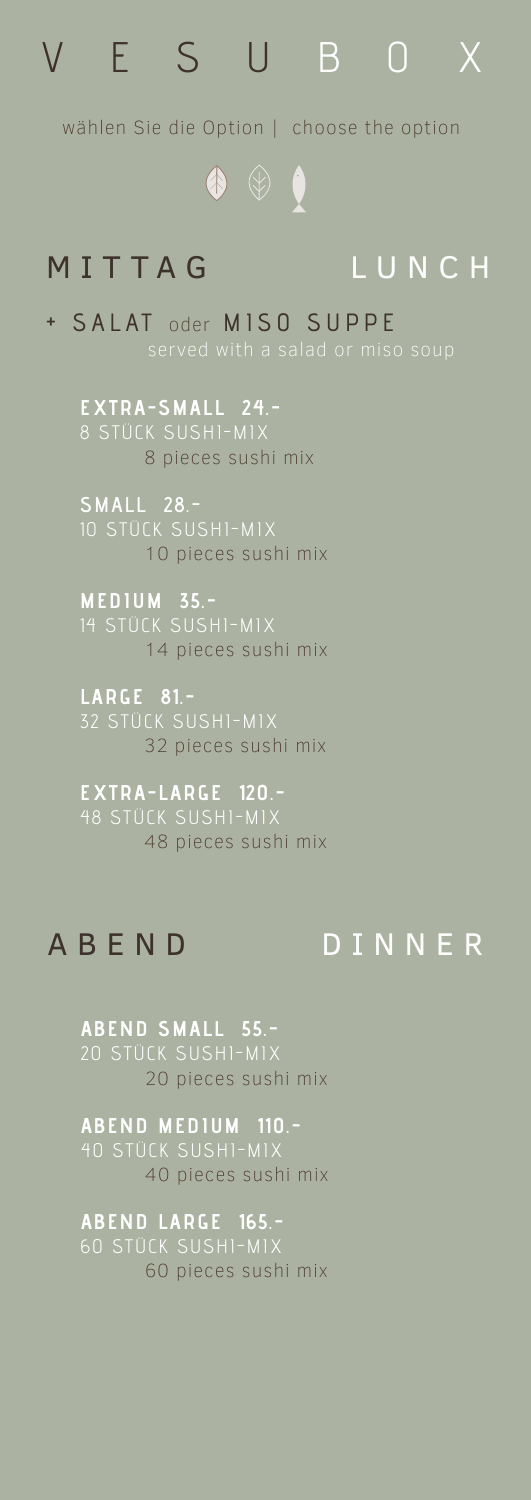# DESSERT

### $\circledA$ **1 KUGEL BIO SORBET 4.5.** vegan sorbet scoop without sugar

ginger | mango | passion fruit

**HAUSGEMACHTE MOCHI 1 STK 3.50.-** 1 japanese homemade pastry

> FUR INFORMATIONEN ZU ALLERGENEN IN DEN EINZELNEN GERICHTEN WENDEN SIE SICH BITTE AN UNSERE MITARBEITENDEN.

> ALLE PREISE IN CHF INKL. MWST 7.7%